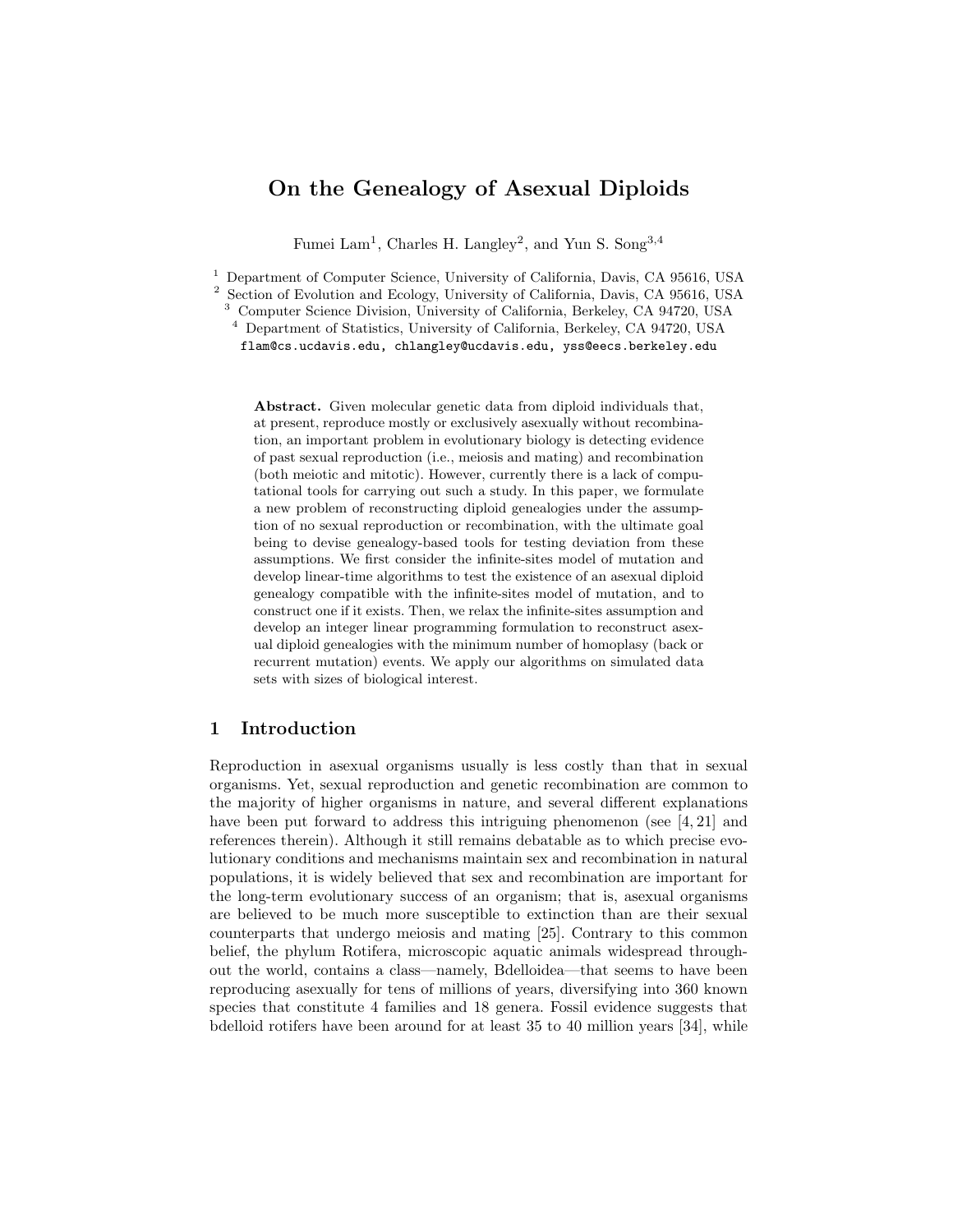molecular genetic analysis suggests an age that is more than twice as large [23]. Maynard Smith [26] referred to the bdelloid rotifers as "something of an evolutionary scandal", and it has been questioned in the past whether they indeed have remained asexual for all that while [19].

Recently, Mark Welch and Meselson [23] analyzed molecular genetic data of four bdelloid species and provided evidence to support bdelloid rotifers' ancient, continuous asexuality. Their method was based on counting synonymous sequence differences between different copies of a gene within individual, which, under neutrality, are expected to be over-represented in an old asexual organism. (See [5] for a review.) Mark Welch and Meselson showed that allelic sequence differences at synonymous sites are significantly greater in bdelloid rotifers than in their closest relative class monogonont rotifers, consisting of about 1500 species, which seem to reproduce mostly as exually, but with an occasional sexual reproduction. (More recent evidence in support of the ancient asexuality of bdelloid rotifers is provided in [10].) In contrast to this success, when a similar analysis was applied to other asexual organisms such as darwinulid ostrocods [28], of which morphological evidence strongly supports ancient asexuality [24], no significantly high level of sequence divergence was observed. In another study, a similar sequence divergence test applied to plant-parasitic worms (specifically, root-knot nematodes from the genus *Meloidogyne*) supported their ancient asexuality, while further analysis revealed that interspecific hybridization was involved in the history of this group [22]. From this study, the author concluded "genetic signatures of ancient asexuality must be taken with caution due to the confounding effect of interspecific hybridization, which has long been implicated in the origins of apomictic species." As these cases illustrate, a more refined method that makes better use of DNA data is needed for studying asexuality.

In this paper, we develop new methods to test asexuality by explicitly considering the evolutionary history of diploid individuals. We first consider the infinite-sites model of mutation, which corresponds to the ideal case in which mutations provide as much information about genealogy as possible. This ideal case should provide an upper bound on our chance of detecting signatures of past sexual reproduction. Given  $n$  pairs of phased haplotypes or  $n$  unphased genotypes, our goal is to test the existence of an *n*-leaved *diploid perfect phylogeny* (DPP)—an asexual diploid genealogy compatible with the infinite-sites model of mutation and no recombination—for the input individuals, and to construct one if it exists. We devise linear-time algorithms for both phased haplotypic and unphased genotypic input data, and show that a minimal DPP for a given data set is unique if it exists. If a DPP solution exists for unphased genotypic input data, our algorithm finds a phasing of the input genotypes into pairs of haplotypes compatible with the DPP, and the DPP serves as a data structure that encodes all such phasing solutions.

In the second part of this paper, we relax the infinite-sites assumption and study the diploid imperfect phylogeny (DIP) problem, which is to reconstruct asexual diploid genealogies with the minimum number of homoplasy (recurrent or back mutation) events. If the minimum number of homoplasy events is sig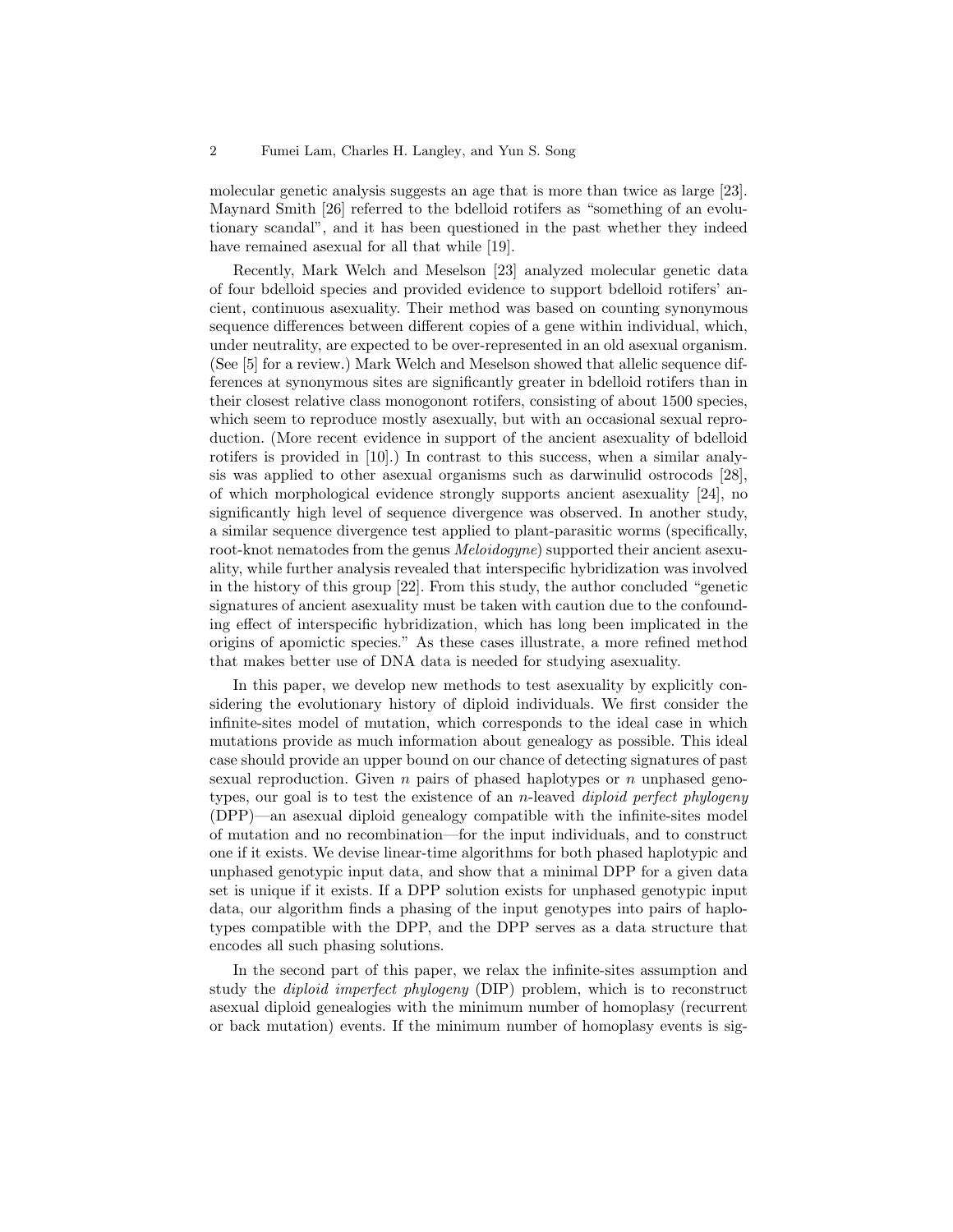nificantly greater than that expected for typical asexual organisms, then it may indicate that other evolutionary forces such as recombination, hybridization, or sexual reproduction may have played a role in the evolutionary history. We develop an integer linear programming formulation to tackle this problem and study the practicality of our approach by applying our algorithms on simulated data sets with sizes of current biological interest.

Our ultimate goal is to devise genealogy-based tools for testing deviation from asexual evolution. Given molecular genetic data from diploid individuals that, at present, reproduce mostly or exclusively asexually, an important open problem is to estimate the frequency of past sexual reproduction, as well as the amount of recombination (meiotic and mitotic crossovers and gene-conversions). Further, it will be important to estimate when sexuality was lost and how many independent times. The work described in this paper is a modest step toward that general direction. The preliminary results described here suggest that genealogical approaches may provide new insights into the study of asexual evolution.

CloneTree, software that implements our algorithms, will be made publicly at http://www.eecs.berkeley.edu/~yss/software.html. It produces a graphical output that displays the diploid genealogy found by our algorithms.

# 2 Diploid Perfect Phylogeny

We assume that the input data consist of either phased or unphased single nucleotide polymorphisms (SNPs) from n diploid individuals with  $m$  polymorphic sites. Each site has at most two phased alleles, denoted by  $\{0, 1\}$ . The data we consider are of the following two types:

Definition 1 (Haplotype data). A haplotype is a binary string of length m. Let h<sub>i</sub> and  $\tilde{h}_i$  denote the pair of haplotypes of individual i; h<sub>i</sub> and  $\tilde{h}_i$  are called mates. A collection of such pairs of haplotypes for n individuals is denoted by a 2n-by-m binary matrix H, in which rows  $2i - 1$  and  $2i$  correspond to the two haplotypes of individual i.

**Definition 2 (Genotype data).** Let  $g_i$  denote the genotype of individual i. The value of  $g_i$  at site k is 0 if individual i has two copies of 0 at site k; 1 if individual i has two copies of  $1$  at site k; or  $2$  otherwise. A collection of genotypes for n individuals is denoted by  $G$ , with row i corresponding to  $g_i$ . A  $2n$ -by-m binary matrix H is said to be a phasing solution to an n-by-m ternary matrix G if, for all  $i = 1, \ldots, n$ ,  $g_i$  in G is the genotype consistent with the mates  $h_i$  and  $h_i$  in  $H$ .

In the infinite-sites model of mutation, at most one mutation may occur per site in the entire evolutionary history. Trees representing evolutionary histories consistent with the infinite-sites model of mutation are called perfect phylogenies [29]. We will refer to these as haploid perfect phylogenies (HPP) to distinguish them from diploid perfect phylogenies, a new concept defined as follows.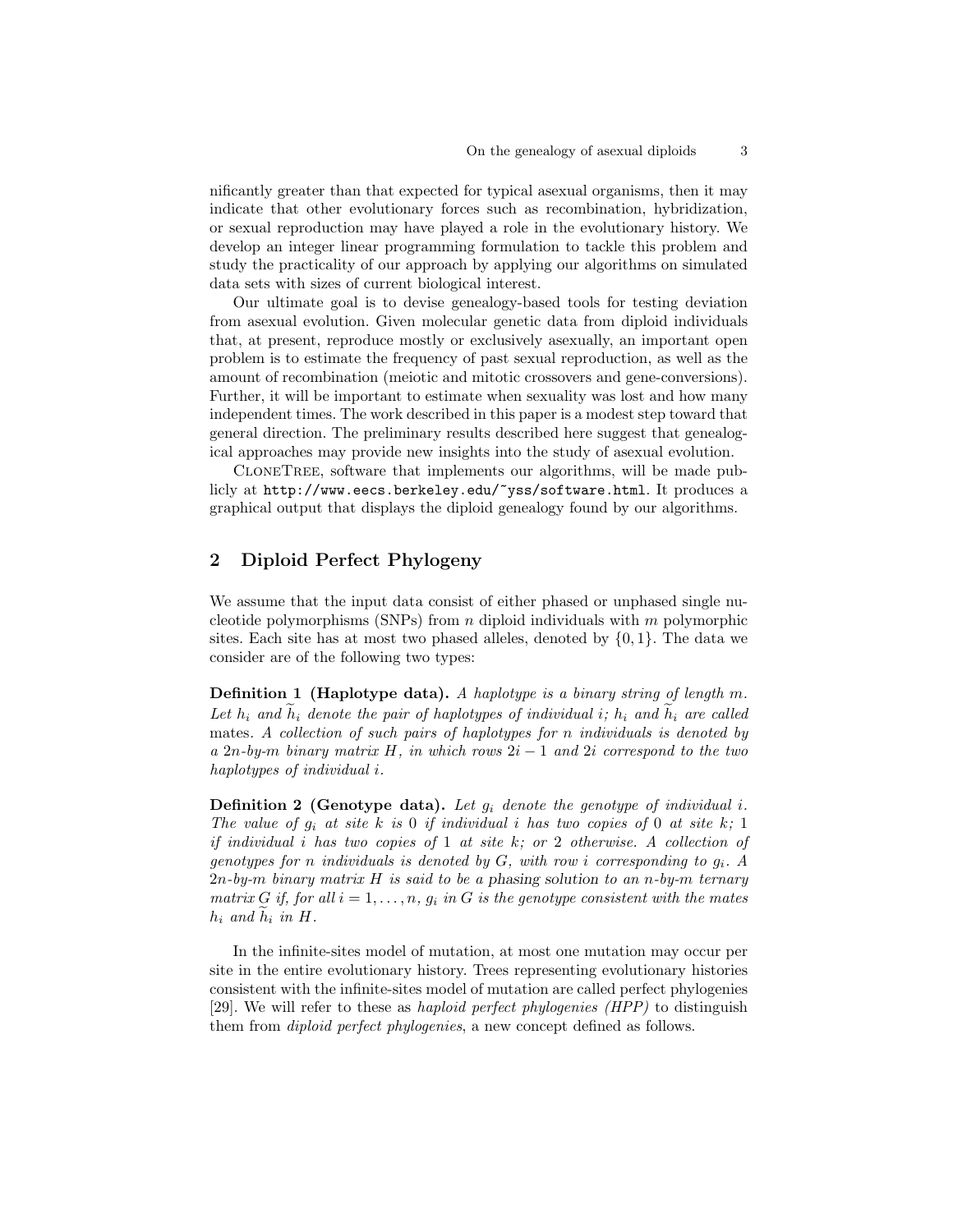

Fig. 1. From left to right, a haplotype data set  $H$  for four individuals, its unique minimal diploid perfect phylogeny  $T$ , and evolutionary histories of the haplotypes embedded in T. We use  $\tau_X$  and  $\tau_Y$  to denote the solid and the dotted trees in T, respectively. An open circle labeled k represents a mutation at site k.

Definition 3 (Diploid Perfect Phylogeny). A diploid perfect phylogeny (DPP) for n diploid individuals is an n-leaved rooted tree  $T$  representing the evolutionary history of self-cloning (or asexually reproducing) individuals satisfying:

- 1. Mutations occur on edges and each site may mutate at most once in T. Time flows from the root (which has degree 2) to the leaves (which have degree 1), and each edge in T represents a diploid lineage. If site k mutates on an edge, only one of the two haplotypes gets modified at that site, and the newly arising allele (0 or 1) has never been seen before at that site.
- 2. Depending on whether the input data are pairs of haplotypes or genotypes, every vertex of a DPP is labeled by a pair of haplotypes or a genotype, respectively.
- 3. There is a one-to-one correspondence between the n leaves of  $T$  and the n input individuals.

A minimal DPP is a DPP in which the two ends of every interior edge have different labels.

Note that a set of  $2n$  haplotypes for n individuals may admit an HPP solution while admitting no DPP solution. A DPP example is shown in the middle of Figure 1. In this paper, we address the following two algorithmic questions:

**DPP** for Haplotype Data: Given a haplotypic data set  $H$  for n diploid individuals, determine whether  $H$  admits a DPP solution, and find one if it exists.

DPP Haplotyping for Genotype Data: Given a genotypic data set G for  $n$  diploid individuals, determine whether  $G$  can be phased to a haplotypic data set  $H$  that admits a DPP solution, and if so, find such a phasing solution  $H$ .

# 3 DPP for Haplotype Data

In [13], Gusfield devised a linear-time algorithm to test whether a given haplotypic input data set admits an HPP solution and to find one if it exists. In this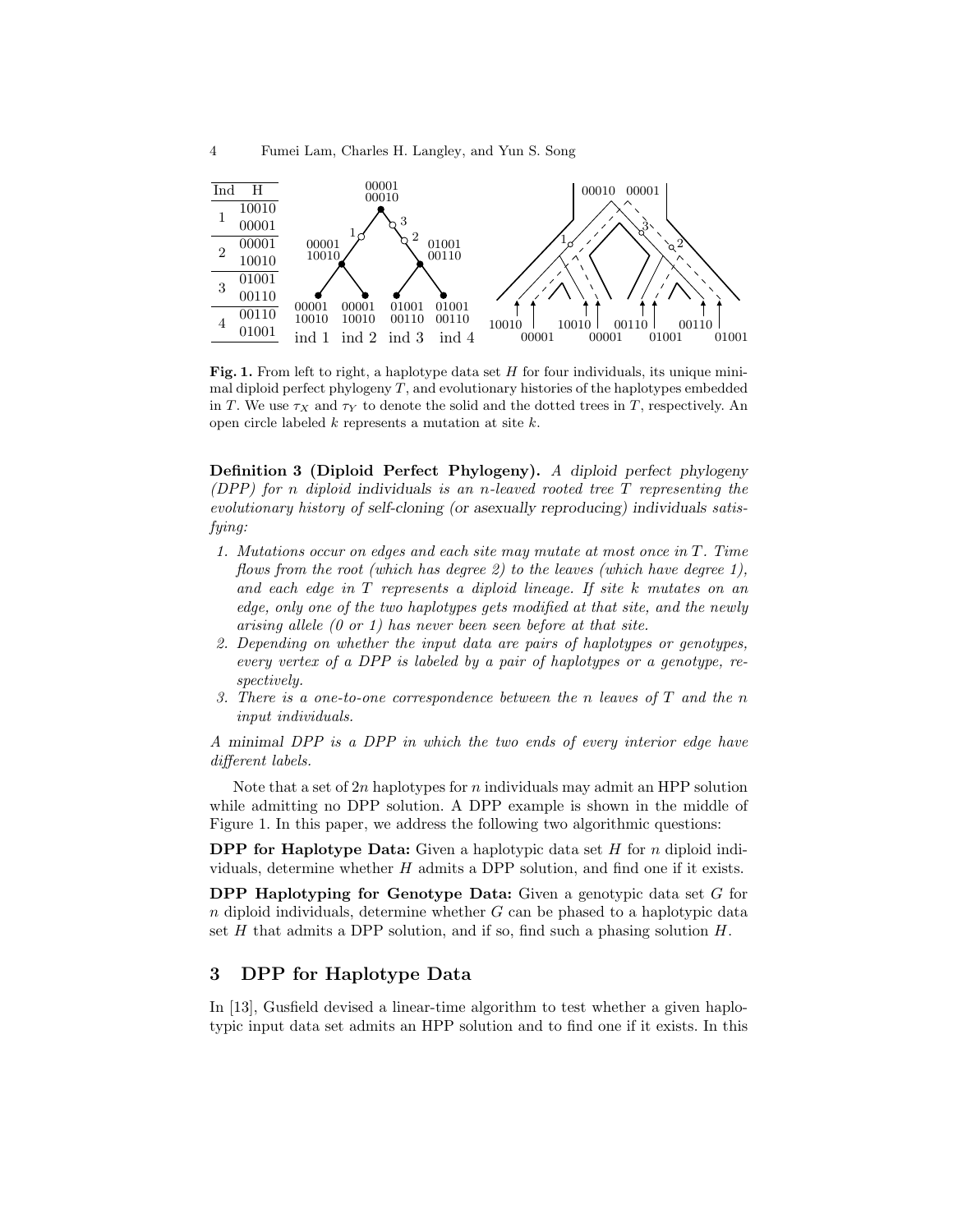section, we construct an analogous linear-time algorithm for DPP, making use of Gusfield's linear-time algorithm for HPP. First, we highlight several important properties satisfied by DPPs.

#### 3.1 Properties of Diploid Perfect Phylogenies

Suppose there is an *n*-leaved minimal DPP T for H. Let  $x_r$  and  $y_r$  denote the root haplotypes of T. Following the history of  $x_r$  on T leads to one haplotype per leaf in T. Denote this set of haplotypes  $H_X$  and their history  $\tau_X$ . Similarly, follow the history of  $y_r$  on T to obtain  $H_Y$  and  $\tau_Y$ . Note that each diploid individual has exactly one of its two haplotypes in  $H_X$  and the other in  $H_Y$ . The following properties are implied by the one-mutation-per-site condition:

- P1. The set of mutations in  $\tau_X$  and  $\tau_Y$  are disjoint. (In Figure 1, sites 1 and 3 mutate in  $\tau_X$  but not in  $\tau_Y$ . Similarly, site 2 mutates in  $\tau_Y$  but not in  $\tau_X$ .)
- P2. If  $x_r[k] \neq y_r[k]$ , then both 0 and 1 have already been seen, so part 1 of Definition 3 implies that neither  $\tau_X$  nor  $\tau_Y$  contains a mutation at site k. As a consequence, no individual in  $T$  is homozygous at site  $k$ . (In Figure 1, sites 4 and 5 satisfy this property.)

For a given input data set  $H$ , the one-mutation-per-site condition imposes tight constraints on the possible root haplotypes of a DPP. In what follows, we use  $\mathcal{E}(H)$  to denote the set of all sites in H at which every individual is heterozygous.

**Lemma 1 (Constraints on the root).** The haplotypes  $x_r, y_r$  of any possible root individual of a DPP satisfy the following properties:

- 1. For all  $k \notin \mathcal{E}(H)$ , there cannot be two distinct homozygous genotypes at site k. If any individual i in H has a homozygous genotype  $h_i[k] = h_i[k] = c$ , then the root individual also has the same genotype  $x_r[k] = y_r[k] = c$ .
- 2. H restricted to the sites in  $\mathcal{E}(H)$  has exactly two distinct haplotypes, and those haplotypes are equal to the root haplotypes  $x_r, y_r$  restricted to  $\mathcal{E}(H)$ . More precisely, for any particular site  $j \in \mathcal{E}(H)$ , let  $H_X$  (respectively,  $H_Y$ ) denote the set of n haplotypes with a 1 (respectively, 0) at site j. Then, for all  $k \in \mathcal{E}(H)$ , both  $H_X$  and  $H_Y$  are non-polymorphic at site k, with  $H_X$ and  $H_Y$  having different alleles. Further,  $x_r$  (respectively,  $y_r$ ) restricted to the sites in  $\mathcal{E}(H)$  is the same as any haplotype in  $H_X$  (respectively,  $H_Y$ ) restricted to  $\mathcal{E}(H)$ . So, for all  $k \in \mathcal{E}(H)$ , the root is heterozygous at site k.

Proof. If there exists a DPP, Property P1 implies that no two distinct homozygous genotypes may exist any at site. Further, Property P2 implies that if  $H$ contains an individual homozygous at site  $k$ , then the root individual of any DPP solution for  $H$  must be homozygous at that site. The first part of this lemma then follows from these two facts.

Let T denote an n-leaved DPP for the n individuals in  $H$ , and suppose that the root  $\rho$  of T is homozygous at some site  $j \in \mathcal{E}(H)$ . Then, since every individual in H is heterozygous at that site,  $\rho$  is not in H. Now, the one-mutation-per-site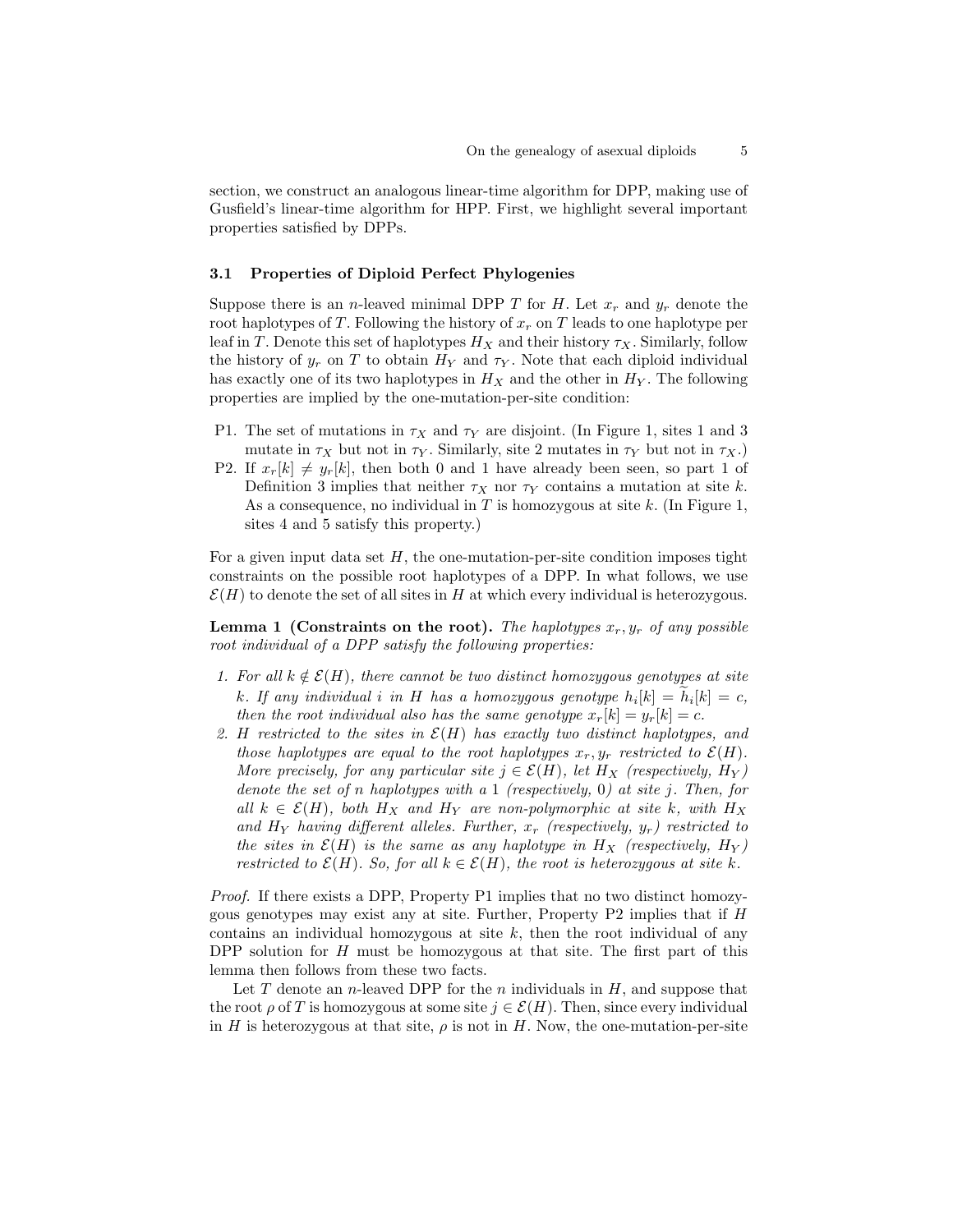condition implies that there is an edge that separates  $\rho$  from all individuals in H, thus implying that  $T$  contains a leaf not labeled by any individual in  $H$ , which in turn implies that  $T$  is not an n-leaved DPP for  $H$ , a contradiction. Hence, the root individual of a DPP must be heterozygous at every site  $j \in \mathcal{E}(H)$ . This fact and the one-mutation-per-site condition together imply that there is no mutation event at any site  $j \in \mathcal{E}(H)$  in the entire T, and the second part of the lemma immediately follows.

Lemma 1 implies that if a DPP exists for  $H$ , there is a unique choice for the root. Using this lemma, we can show several useful results that hold if a DPP exists. First, we need two definitions.

**Definition 4 (Resolution of a vertex).** In a graph  $G$ , resolution of a degree-d vertex v incident to edges  $e_1, \ldots, e_d$  (with  $d > 3$ ), is an operation that splits v into two new vertices  $v_1$  and  $v_2$ , such that (i)  $v_1$  and  $v_2$  are joined by a new edge, (ii) each of  $e_1, \ldots, e_d$  is incident with either  $v_1$  or  $v_2$ , (iii) both  $v_1$  and  $v_2$  have degree  $\geq$  3, and (iv) the remaining vertices and edges of G remain the same.

Definition 5 ( $\bowtie$ , Join operation). For two k-by-l matrices  $M_1$  and  $M_2$ , the k-by-2l matrix  $M_1 \Join M_2$  is obtained by appending row i of  $M_2$  to row i of  $M_1$ .

The following result provides a way to find the partition of  $H$  into  $H_X$  and  $H_Y$  if a DPP solution exists.

**Proposition 1 (Partition of H into**  $H_X$  **and**  $H_Y$ **).** For  $n > 1$ , suppose there exists an n-leaved diploid perfect phylogeny T for the n individuals in H. Then, the 2n haplotypes in H admit a unique 2n-leaved minimal unrooted haploid perfect phylogeny  $\tau$  satisfying the following:

- 1. If  $\mathcal{E}(H) \neq \emptyset$ , then there exists a unique edge in  $\tau$  such that cutting that edge partitions  $\tau$  into two n-leaved subtrees such that, for each individual i, haplotype  $h_i$  appears as a leaf of one subtree while its mate haplotype  $h_i$ appears as a leaf of the other subtree. (See Figure 2a.)
- 2. If  $\mathcal{E}(H) = \emptyset$ , then there exists a unique vertex v in  $\tau$  with degree d, where  $d > 3$ , such that resolving v and cutting the edge between the newly created vertices partitions  $\tau$  into two n-leaved subtrees such that, for each individual i, haplotype  $h_i$  appears as a leaf of one subtree while its mate haplotype  $h_i$ appears as a leaf of the other subtree. (See Figure 2b.)

*Proof.* Define  $\tau_X, \tau_Y, x_r$ , and  $y_r$  as in the beginning of this section. If  $x_r$  and  $y_r$ are not identical, then add a new edge between the root of  $\tau_X$  and the root of  $\tau_Y$ , and add mutation events on that edge for all sites k where  $x_r[k] \neq y_r[k]$ . If  $x_r$  and  $y_r$  are identical, combine  $\tau_X$  and  $\tau_Y$  by identifying the root vertex  $\rho_X$  of  $\tau_X$  with the root vertex  $\rho_Y$  of  $\tau_Y$ , such that the new vertex  $\rho_{X\oplus Y}$  obtained from identifying  $\rho_X$  and  $\rho_Y$  is incident with all the edges that were incident with  $\rho_X$ or  $\rho_Y$ . Then, Properties P1 and P2 implies that the resulting tree  $\tau_{X\oplus Y}$  is an unrooted HPP for the haplotypes in H. Now, contract interior edges in  $\tau_{X\oplus Y}$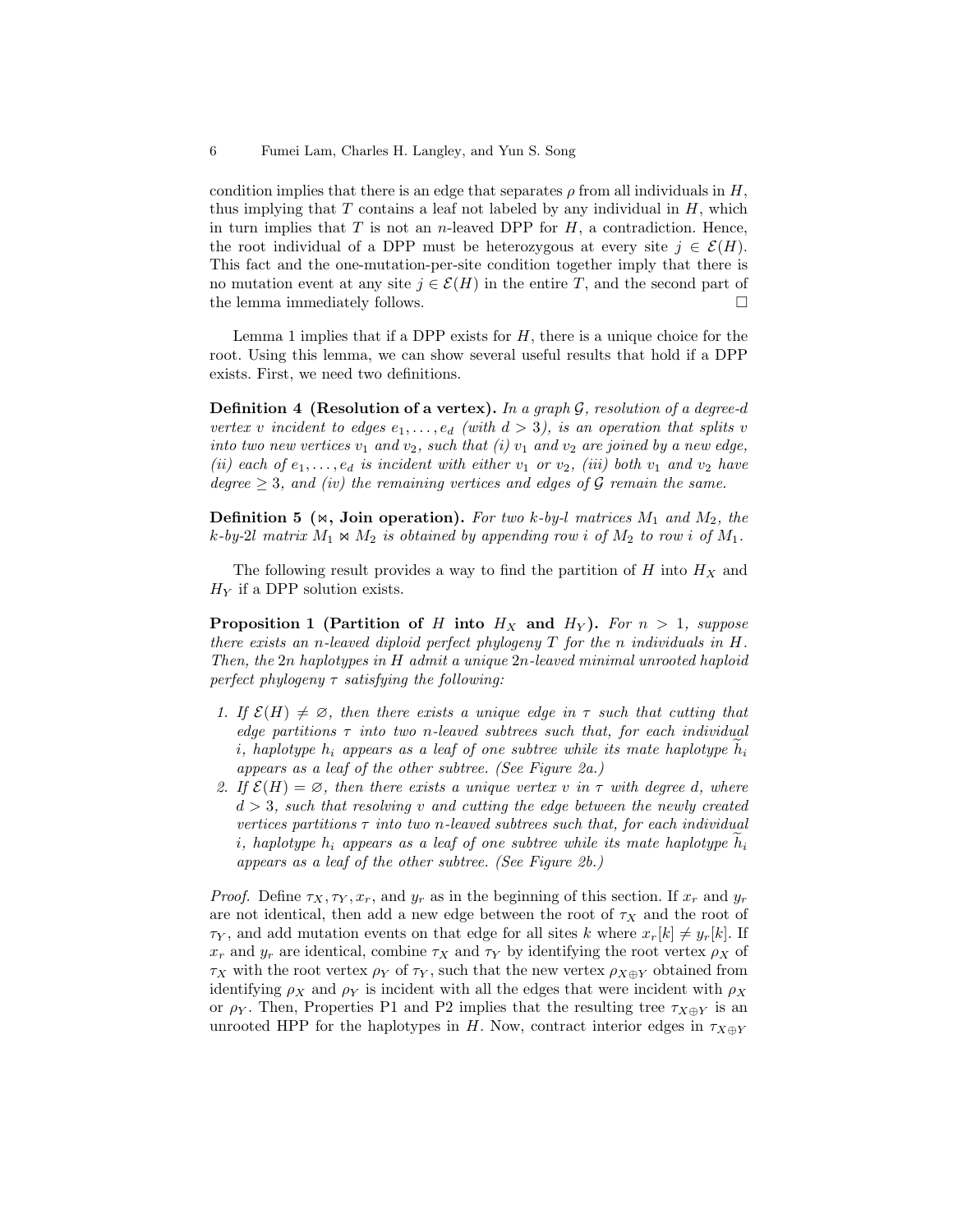

Fig. 2. HPP and DPP examples for Propositions 1 and 2. (a) There is a unique edge (namely, the edge on which sites 4 and 5 mutate) satisfying the property described in part 1 of Proposition 1. (b) There is a unique vertex (labeled  $v$  in the figure) satisfying the property described in part 2 of Proposition 1. (c) The unique minimal diploid perfect phylogeny consistent with the HPP shown in (b).

with no mutations and call the resulting tree  $\tau$ . Note that  $\tau$  is a unique 2n-leaved minimal unrooted HPP for the haplotypes in  $H$ .

If  $\mathcal{E}(H) \neq \emptyset$ , then  $x_r$  and  $y_r$  are not identical, so  $\tau$  described above contains an edge between  $x_r$  and  $y_r$  with at least one mutation. Therefore,  $\tau$  satisfies part 1 of the Proposition. If  $\mathcal{E}(H) = \emptyset$ , then Lemma 1 implies that the root haplotypes  $x_r$  and  $y_r$  are identical, so  $\tau$  has the vertex  $\rho_{X \oplus Y}$  described above. Note that  $\rho_{X\oplus Y}$  has degree > 3, and part 2 of the Proposition is satisfied by  $\Box$ construction.

If a DPP exists for H and  $\mathcal{E}(H) = \emptyset$ , part 2 of Proposition 1 indicates that there is a unique degree-d vertex v, where  $d > 3$ , such that a partition of H into  $H_X$  and  $H_Y$  can be obtained from resolving that vertex. However, there can be more than one admissible resolution of that vertex (and hence more than one possible partition of  $H$ ) that is consistent with the existence of a DPP. Below, we show that all such resolutions imply the same minimal DPP. For illustration, consider the HPP shown in Figure 2b. It admits two possible partitions of H into  $H_X$  and  $H_Y$  —either  $H_X = \{h_1, h_2, h_3, h_4, h_5, h_6\}$ and  $H_Y = \{\tilde{h}_1, h_2, \tilde{h}_3, h_4, \tilde{h}_5, h_6\}$ , or  $H_X = \{h_1, h_2, h_3, h_4, h_5, h_6\}$  and  $H_Y =$  $\{h_1, h_2, h_3, h_4, h_5, h_6\}$ . It is easy to see that both cases lead to the same DPP, depicted in Figure 2c. Now, the following result establishes the uniqueness of a minimal DPP solution:

Proposition 2 (Uniqueness). If a DPP exists for H, then H admits a unique minimal DPP.

*Proof.* Suppose that H admits a DPP. If  $\mathcal{E}(H) \neq \emptyset$ , then part 1 of Proposition 1 implies that there is a unique way to partition H into  $H_X$  and  $H_Y$ . The root haplotypes  $x_r$  and  $y_r$  are as described in Lemma 1. A minimal DPP for H must be a minimal HPP for  $H_X \Join H_Y$  with  $x_r \Join y_r$  as the root sequence, and its uniqueness follows from the uniqueness of a rooted minimal HPP for a binary matrix with a given root.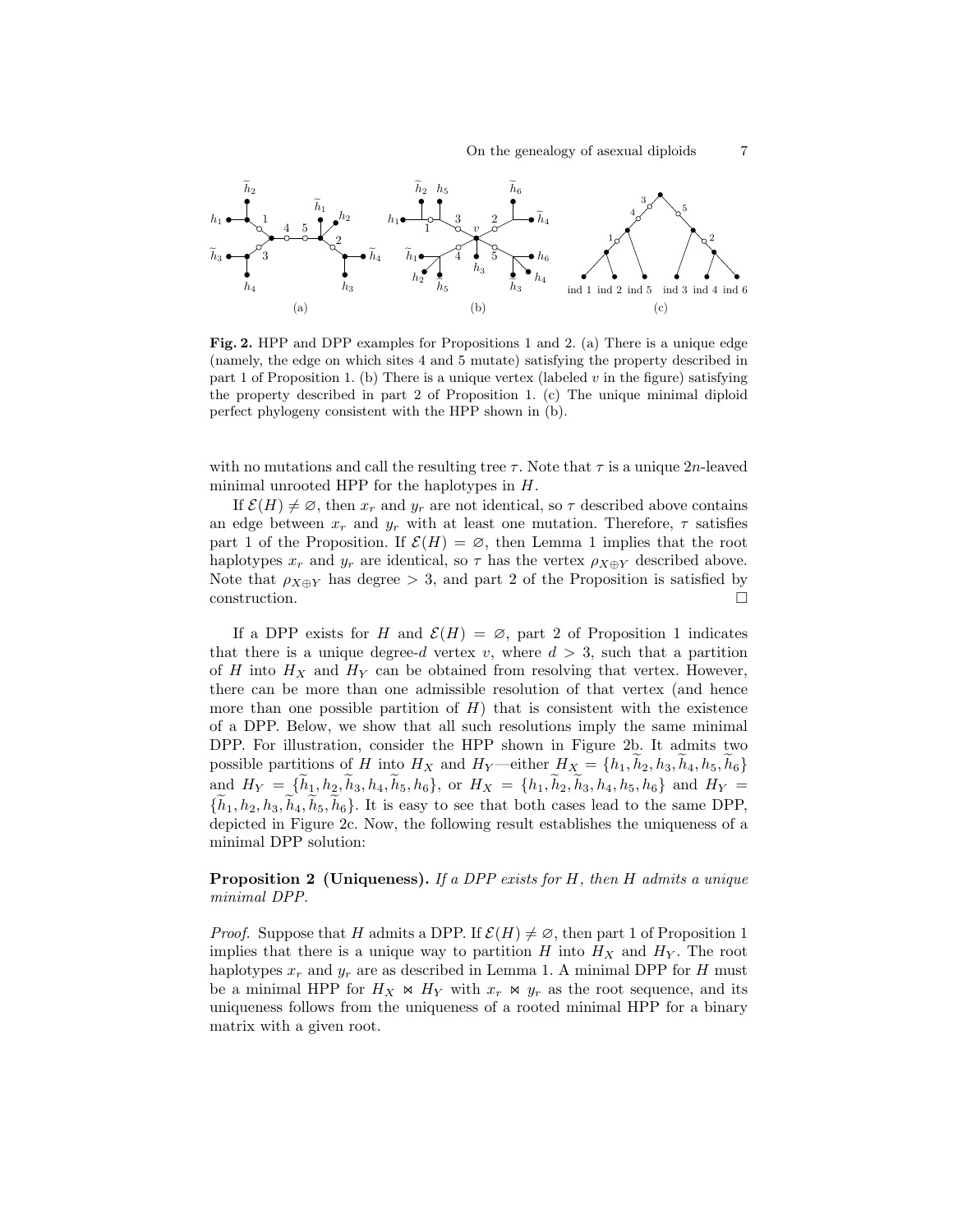Suppose that  $\mathcal{E}(H) = \emptyset$ , and let  $\tau$  and v be as in Proposition 1. Lemma 1 implies that the root haplotypes  $x_r$  and  $y_r$  of a DPP are identical. For ease of exposition, suppose that those haplotypes are all-zero. Then, the haplotypes assigned to v are all-zero. To each mutation in  $\tau$ , one can associate a binary character for the *n* individuals  $\{1, 2, \ldots, n\}$  as follows. For each mutation occurring on some edge in  $\tau$ , imagine cutting that edge, and consider the subtree not containing v that would be cut. Assign a 1 to every individual i with either  $h_i$ or  $h_i$  as a leaf in that subtree, and assign 0s to all other individuals. (Since there exists a DPP, no individual has both of its haplotypes in that subtree.) Now, the tree shape and the assignment of mutations to the edges of a minimal DPP for H must be the same as that of a minimal HPP for the set of binary characters just described with the all-zero sequence as the root, and the uniqueness of that  $DPP$  is immediate.

#### 3.2 A Linear-Time Algorithm for Haplotype Data

Using the above results and Gusfield's linear-time algorithm for HPP [13], we can devise the following  $O(mn)$ -time algorithm to find a DPP solution, if it exists:

- 1. Check that the conditions in Lemma 1 are satisfied. If not, there is no DPP solution. Otherwise, the root haplotypes  $x_r$  and  $y_r$  are uniquely determined.
- 2. Check whether there exists a 2n-leaved minimal unrooted HPP  $\tau$  for H. If not, there is no DPP solution. Otherwise, check whether a partition of the 2n-by-m input matrix H into two n-by-m matrices  $H_X$  and  $H_Y$  can be found as described in Proposition 1.
	- (a) If  $\mathcal{E}(H) \neq \emptyset$ , the two ends of the edge in  $\tau$  needed to be cut should be labeled by  $x_r$  and  $y_r$ .
	- (b) If  $\mathcal{E}(H) = \emptyset$ , then  $x_r = y_r$ . The vertex v described in the second part of Proposition 1 is the one labeled by  $x_r = y_r$ . Determine whether there exists a resolution of  $v$  such that cutting the newly created edge partitions H into  $H_X$  and  $H_Y$ . If not, there is no DPP solution.
- 3. Test whether there exists an *n*-leaved HPP for the *n*-by-2*m* matrix  $H_X \Join H_Y$ with  $x_r \bowtie y_r$  as the root sequence. If so, then it corresponds to the unique minimal DPP for H. Otherwise, there is no DPP solution.

### 4 DPP Haplotyping for Genotype Data

In [14], Gusfield considered phasing (or haplotyping) genotypic input data as an HPP and provided a nearly-linear-time algorithm for the problem. Simpler but slower solutions [2, 8] were subsequently proposed for the problem, and lineartime algorithms were recently found [7, 33]. The absence of recombination and homoplasy imposes stringent constraints on the genealogy of asexual diploid individuals. In this section, we exploit such constraints to devise a simple linear-time algorithm for the DPP Haplotyping Problem under the assumption of asexual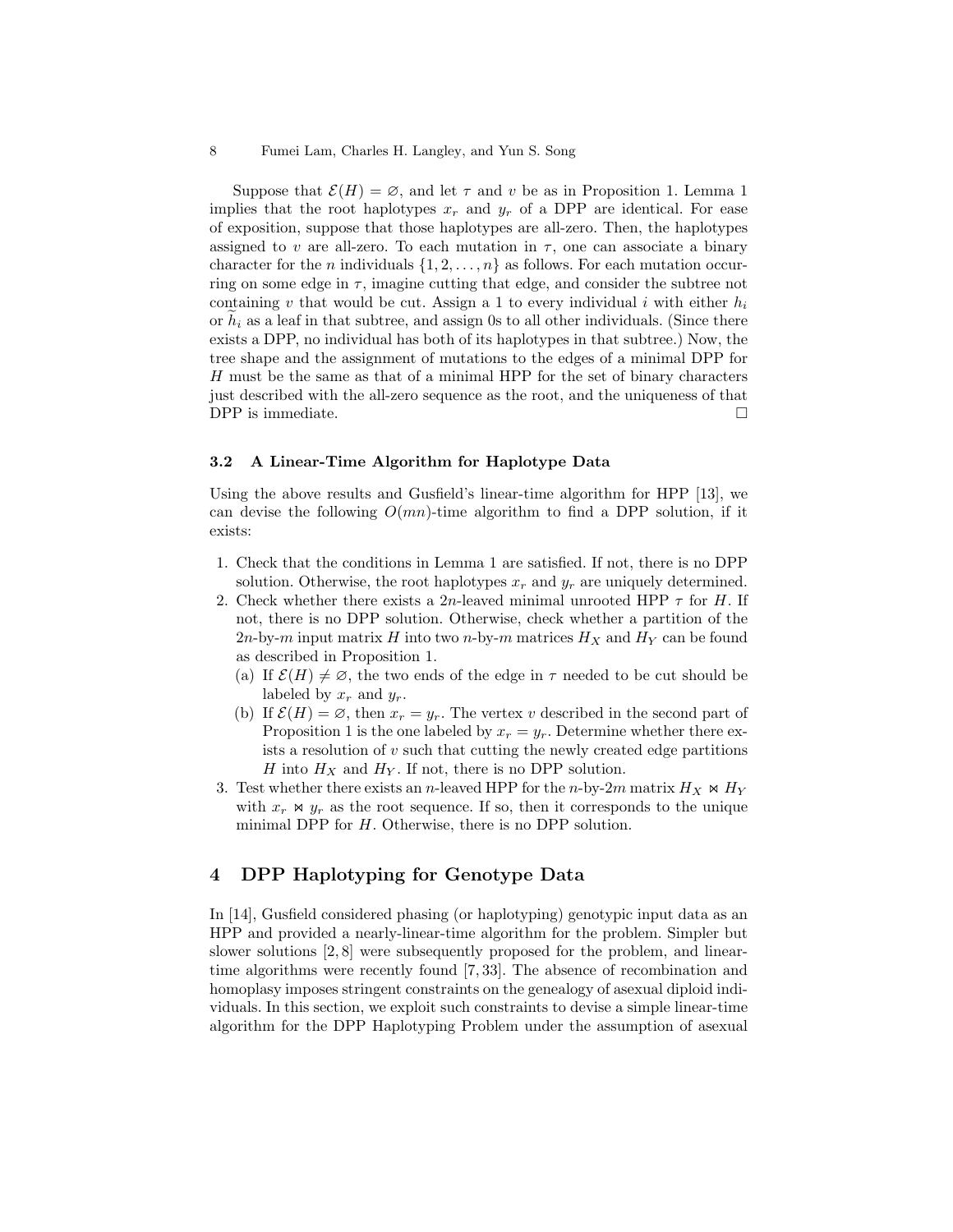reproduction. Our approach has two stages. First, for a given input genotype data set  $G$ , we find a DPP if it exists. Then, we use that DPP to find a phasing solution for G.

### 4.1 A Linear-Time Algorithm for Constructing a DPP for Genotype Data

Lemma 1 implies that genotypic states 0 and 1 (denoting homozygotes) cannot both appear in any column in  $G$ . Further, the one-mutation-per-site condition implies that, when a mutation occurs at a site, it is either of type  $0 \rightarrow 2$  or  $1 \rightarrow 2$ , but never  $2 \rightarrow 0$  or  $2 \rightarrow 1$ . Using these facts, we devise the following linear-time algorithm for constructing a DPP for  $G$ , if it exists:

- 1. For every column  $k = 1, \ldots, m$  in G do the following:
	- (a) Check if both 0 and 1 appear in column  $k$ . If so, there is no DPP solution.
	- (b) If column k contains neither a 0 nor a 1, then set  $z_r[k] = 2$ .
	- (c) Else, if column k contains a 0 (1), then set  $z_r[k] = 0$   $(z_r[k] = 1)$ .
- 2. If the above step has not failed, then there are at most two distinct genotypic states in each column of G. Viewing each column as a two-state character and each row as a haplotype, test whether  $G$  admits an n-leaved HPP with  $z_r$  as the root sequence, with mutations of type  $0 \rightarrow 2$  or  $1 \rightarrow 2$ , depending on the root character state. If such an HPP exists, it corresponds to the unique minimal DPP for G.

With appropriate renaming of character states, the above algorithm can be carried out in  $O(mn)$  time using Gusfield's linear-time HPP algorithm for binary matrices [13]. Note that if a DPP exists for an input genotype data, its root genotype  $z_r$  is uniquely determined as described in the above algorithm.

Due to space considerations, we omit the details of our algorithm for finding a DPP haplotyping solution.

## 5 Diploid Imperfect Phylogeny

If a set of diploid sequences does not allow a diploid perfect phylogeny, then other forces must be present in the evolutionary history. These may include homoplasy or recombination events and further analysis is necessary to distinguish between these possibilities.

Definition 6 (Diploid Imperfect Phylogeny). A diploid imperfect phylogeny (DIP) for n diploid individuals is an n-leaved rooted tree  $T$  satisfying conditions (2) and (3) in the definition of Diploid Perfect Phylogeny, and satisfying condition (1) with the modification that multiple mutations are possible at each site.

In order to measure the strength of evidence to distinguish between homoplasy and recombination events, we define a measure of deviation from a diploid perfect phylogeny. For a diploid imperfect phylogeny  $T$  displaying a set of sequences S, let  $M_T(k)$  denote the number of edges in T corresponding to mutation at site k.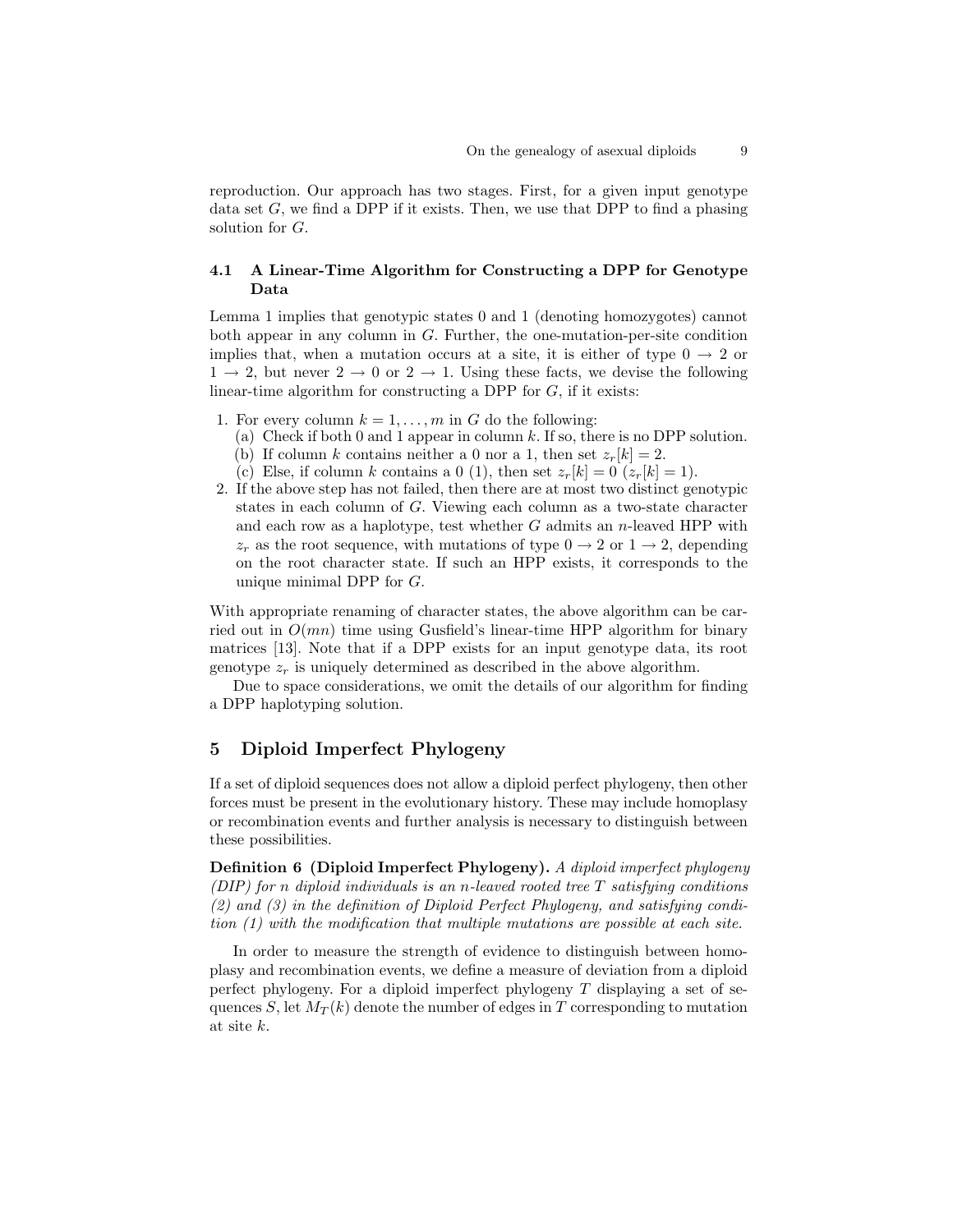**Definition 7.** A diploid imperfect phylogeny  $T$  for input  $H$  is q-imperfect (or q-near-perfect) if  $\sum_{k:M_T(k)\geq 1}(M_T(k)-1)=q$ .

The diploid imperfect phylogeny problem is to find a DIP T displaying the input sequences which minimizes the imperfection  $q$ . In particular, if the sequences can be displayed in a diploid *perfect* phylogeny T, then  $M_T(k) \leq 1$  for each site k, and T satisfies  $q = 0$ .

In the case of haploid input sequences, the problem of constructing imperfect haploid phylogenies has received much attention from both theoretical and practical points of view. Fernandez-Baca and Lagergren [9], Halperin and Eskin [17], and Sridhar et al. [31] analyzed theoretical bounds for algorithms to solve this problem to optimality, while Sridhar et al. [30] showed that the problem is fixedparameter tractable in the imperfection of the resulting phylogeny. Further, it has been shown that linear programming approaches can efficiently handle data sets of biological interest [32]. We now consider the case of constructing diploid imperfect phylogenies and introduce a problem which casts this problem in the framework of combinatorial optimization.

#### 5.1 Group Steiner Tree Problem

The problem of reconstructing phylogenies is closely related to the Steiner Tree Problem, a well studied problem in combinatorial optimization. Given a graph  $G = (V, E)$  with edge costs and a set of terminals  $R \subseteq V$ , a *Steiner tree* in G is a subgraph of G containing a path between any pair of terminals. The cost of a Steiner tree  $T$  is the sum of the edge costs in  $T$  and the Steiner Tree Problem is to find the minimum cost Steiner tree in G.

Let  $H$  be a set of input sequences of length  $m$  and let graph  $G$  be the  $m$ -cube defined on vertices  $V = \{0, 1\}^m$  and edges  $E = \{(u, v) \in V \times V : \sum_i |u_i - v_i| = 1\}.$ Let  $R \subset V$  be the set of binary sequences corresponding to the rows of input H. The minimum (haploid) imperfect phylogeny problem is then equivalent to the minimum Steiner tree problem on underlying graph  $G$  with terminal vertices  $R$ . Even in this restricted setting, the Steiner tree problem is NP-complete [11].

To solve the diploid imperfect phylogeny problem, we introduce the following more general Steiner tree problem. Let  $G = (V, E)$  be an undirected graph, let d be a non-negative cost function on edge set E, and let  $R = R_1 \cup R_2 \dots R_k \subset V$ be a partition of the terminal vertices into disjoint groups. A group Steiner tree of G is a Steiner tree containing at least one vertex from each group  $R_i$  and the Group Minimum Steiner Tree (GMST) Problem is to find the group Steiner tree of minimum cost.

The diploid imperfect phylogeny problem can be transformed to an instance of the Group Steiner Tree problem as follows. Let  $H = \{h_i, \tilde{h}_i\}_{i=1}^n$  be the input set of paired haplotype sequences to the diploid imperfect phylogeny problem, where  $h_i$  and  $h_i$  are binary sequences of length m. Let graph G be the 2mcube (where vertices are binary sequences of length  $2m$  and edges are pairs of binary sequences with Hamming distance equal to one), and for each  $i$ , let terminal group  $R_i$  be the pair of vertices  $\{h_i h_i, h_i h_i\} \subseteq V(G)$ . The GMST on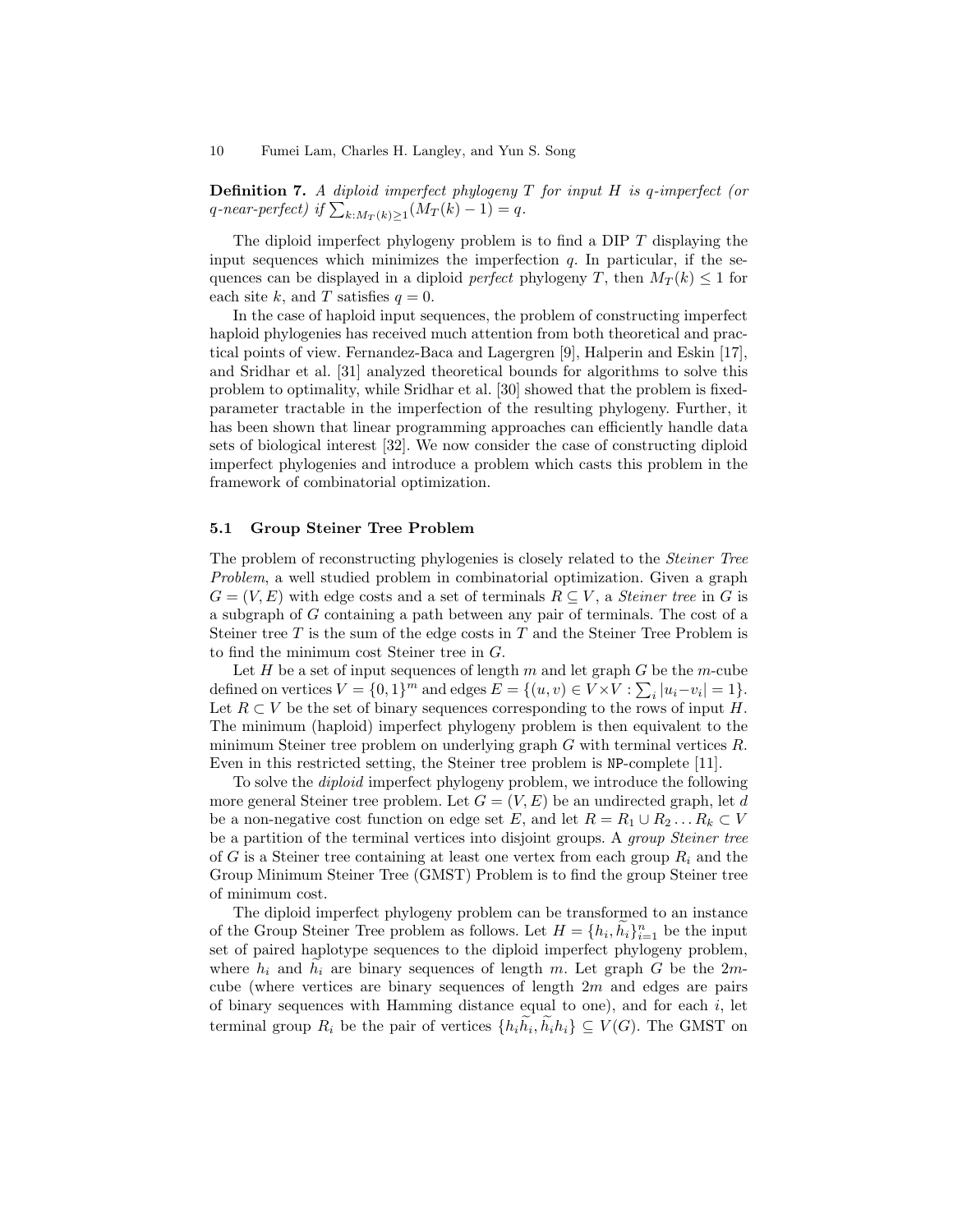this instance is then equivalent to the minimum diploid imperfect phylogeny problem on H.

Because of its computational complexity, an important component of any computational approach for solving the Steiner Tree problem is to eliminate vertices that cannot be present in any optimal tree. In the haploid imperfect phylogeny problem, it has been shown that the Buneman graph of the input sequences contains all optimal trees [3, 6]. Restricting the underlying graph of the problem in such a way has been shown to be efficient and practical on real data sets [32]. The following proposition shows an analogous results holds for the diploid phylogeny problem:

**Proposition 3.** Let H be a set of n pairs of haplotype sequences  $\{h_i, h_i\}$  and let  $\mathcal{B}(H)$  denote the Buneman graph on  $\cup_i \{h_i, h_i, h_i\}$ . Then every minimum imperfect diploid phylogeny  $T^*(H)$  is a subgraph of  $\mathcal{B}(H)$ .

We prove this proposition using the following theorem of Bandelt et al. for haploid imperfect phylogeny construction:

Theorem 1 (Bandelt et al.). [3, 29] For binary haplotype input sequences H, let  $\mathcal{B}(H)$  denote the Buneman graph on H. Then every minimum imperfect phylogeny  $T^*(H)$  is a subgraph of  $\mathcal{B}(H)$ .

*Proof (Proposition 3)*. Let  $H = \{h_i, h_i\}_{i=1}^n$  be a set of *n* pairs of haplotype sequences of length m. Suppose  $T^*(H)$  is a minimum GMST on the hypercube of dimension 2m with terminal groups  $R_i = \{h_i, h_i\}$   $(1 \leq i \leq n)$ . By definition,  $T^*(H)$  must contain at least one terminal  $t_i$  from each terminal group  $R_i =$  $\{h_i\tilde{h}_i, \tilde{h}_i\}$ . It follows that  $T^*(H)$  is a minimum Steiner tree on terminal set  $\{t_i\}_{i=1}^n$ . By Theorem 1,  $T^*(H)$  is a subgraph of the Buneman graph  $\mathcal{B}(\{t_i\}_{i=1}^n)$ . Since  $t_i \in \{h_i \tilde{h_i}, h_i h_i\}$ , it follows that  $T^*(H)$  is a subgraph of the Buneman graph  $\mathcal{B}(\lbrace h_i \dot{h}_i, \dot{h}_i h_i \rbrace_{i=1}^n) = \mathcal{B}(H).$ 

### 5.2 Integer Linear Programming Formulation

One approach for solving Steiner tree problems is to use integer linear programming (ILP) methods. We use the multicommodity flow formulation for the GMST problem, in which one unit of flow is sent from the root vertex to every group. For a subgraph S of a graph G, associate a vector  $x^S \in \mathbb{R}^E$ , where edge variable  $x_e^S$  takes value 1 if  $e$  appears in  $S$  and 0 otherwise. Each edge  $(v, w) \in E$ has two binary variables  $f_{v,w}^i$  and  $s_{v,w}: f_{v,w}^i$  represents the amount of flow along edge  $(v, w)$  whose destination is group  $G_i$  and variables  $s_{v,w}$  are binary selection variables denoting the presence or absence of edge  $(v, w)$  in the group Steiner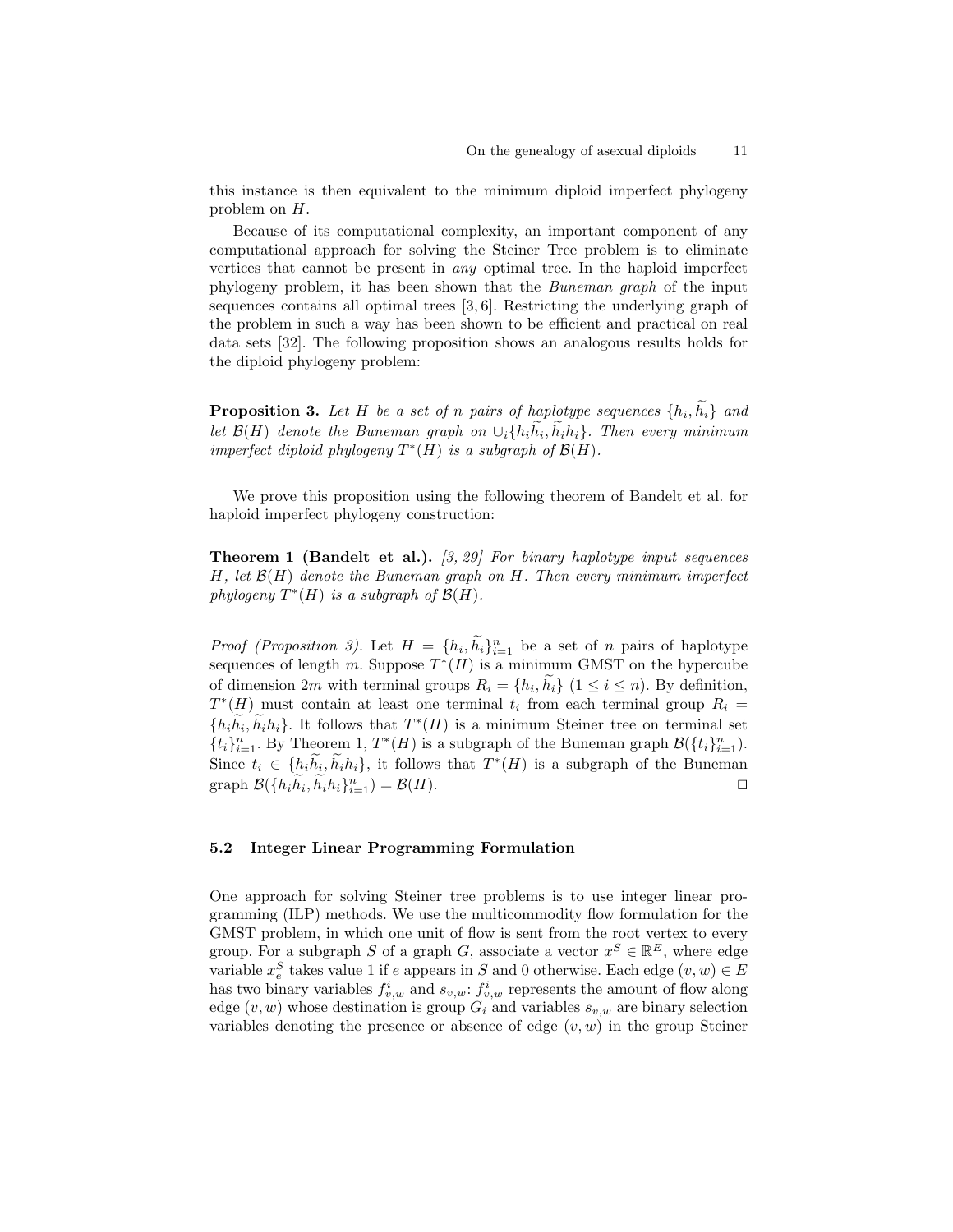12 Fumei Lam, Charles H. Langley, and Yun S. Song

tree. The ILP is:

$$
\min \sum_{v,w \in V} d_{v,w} s_{v,w} \tag{1}
$$

subject to 
$$
\sum_{w \in V} f_{v,w}^i = \sum_{w \in V} f_{w,v}^i \text{ for all } v \in V \setminus (\cup_i R_i)
$$
 (2)

$$
\sum_{v \in V} \sum_{t \in R_i} f_{v,t}^i = 1, \sum_{v \in V} \sum_{t \in R_i} f_{t,v}^i = 0, \sum_{v \in V} f_{r,v}^i = 1 \ \forall \text{ groups } R_i \text{ (3)}
$$

$$
0 \le f_{v,w}^i \le s_{v,w} \text{ for all } t \in T, \quad s_{v,w} \in \{0,1\} \text{ for all } e \in E. \tag{4}
$$

Constraints (2) impose flow conservation on all vertices not belonging to any group. Constraints (3) impose the inflow/outflow constraints on groups  $R_i$ . Finally, Constraints (4) impose the condition that there is positive flow on an edge only if the edge is selected. This ILP solves the diploid imperfect phylogeny problem to optimality.

### 6 Simulation Results

To mimic what was done in the past experimental studies [23,28], we considered only a single locus, where a locus is a collection of sites. No recombination was considered in our simulations. We implemented a forward simulator for a single locus in a diploid population of constant size  $N$  undergoing discrete-time random mating with non-overlapping generations. Given  $N$  diploid parents at generation  $t-1$ , individuals at generation t were obtained as follows: With probability  $1 - p_s$ , one parent was randomly chosen with replacement and it produced a progeny via self-cloning. With probability  $p_s$ , a pair of parents was randomly chosen with replacement, and they produced a progeny via meiosis and mating. When producing a progeny, either by self-cloning or by sexual reproduction, new mutations were introduced according to a specified rate. This procedure was repeated until N progenies were produced for generation  $t$ .

Forward simulations are computationally intensive, so we used  $N = 1000$  to obtain simulations in a reasonable time. We started each simulation at generation 0 with N identical diploid individuals, and then ran the simulation for  $\tau = 4000$ generations with  $p_s > 0$ , followed by  $\tau_A$  generations of asexual phase (i.e., with  $p_s = 0$ ). Note that the average number of sexual reproductions in the history of the entire population is  $\tau p_s N$ . We took n diploid samples at the end of each simulation. We performed the following two different types of simulation:

- S1. Infinite-sites mutation model with the mutation rate fixed at  $5 \times 10^{-3}$  per locus. We used varying values of  $n, \tau_A$  and  $p_s$ , and performed 500 simulations for each parameter setting.
- S2. Finite-sites mutation model with homoplasy, using 25000 sites and mutation rate u per locus; the per-site mutation rate is  $u/25000$ . We fixed  $n = 40$ and used varying values of  $u$ ,  $\tau_A$  and  $p_s$ . We performed 50 simulations for each parameter setting.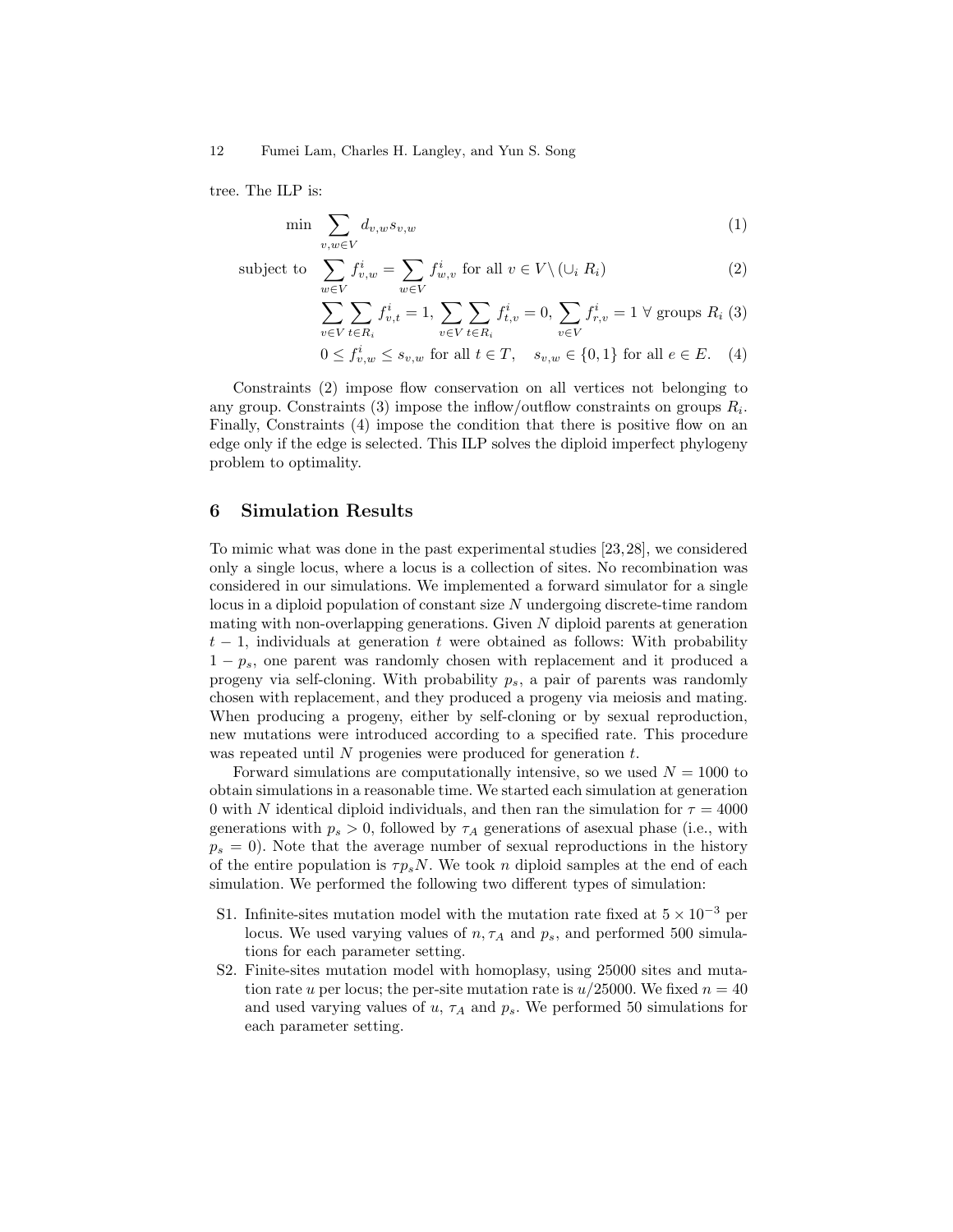Infinite-sites case (S1): Under this ideal toy model with no recombination or homoplasy, if the input data set does not admit a DPP solution, then it would indicate that sexual reproduction has played a role in the evolutionary history. To assess our chance of detecting signatures of past sexual reproduction, we examined how often DPP solutions exist even if some amount of sexual reproduction actually took place in the evolutionary history of the population. The results are summarized in Table  $1(a)$ . These results suggest that infrequent sexual reproduction may be difficult to detect, and that the signature of past sexual reproduction may decay rather quickly with time. However, note that the chance of detecting signatures of past sexual reproduction increases with the sample size  $n$ . Likewise, the chance increases with the number of segregating sites in the sample (results not shown). Instead of looking at one or a few genes at a time, as done in the past [10,23,28], analyzing larger fractions of diploid genomes should increase the chance of detecting signatures of past sexual reproduction.

Finite-sites case with homoplasy (S2): To test the performance of the ILP described in Section 5.2, we analyzed data from the above-mentioned finitesites simulation with homoplasy. We report the results obtained from solver CPLEX 12, but have also used the GNU Linear Programming Kit in order to release a free version of our software. We performed extensive testing to analyze the scaling behavior of our algorithms to larger number of sites and samples. While CPLEX is significantly faster for larger instances, GLPK is fast enough to illustrate the practicality of our algorithms on data sets of sizes of current biological interest. For each simulation instance, we used the ILP to find the minimum DIP and then calculated the imperfection  $q$  (see Definition 7) of the resulting diploid genealogy. This number corresponds to the minimum number of back or recurrent mutations needed in addition to the number of mutations  $\eta$ that would be present if the data admitted a DPP solution. As Table 1(b) shows, for each setting of the mutation rate u, increasing the probability  $p_s$  of sexual reproduction or decreasing the number of generations in the asexual phase tends to increase the mean ratio  $\frac{q}{\eta}$ . This suggests that, for a given mutation rate, the amount of detected homoplasy may provide some information about past sexual reproduction. For most of the simulations, the solver CPLEX solved the resulting ILP in fractions of a second, with the largest instance taking 1.3 seconds.

### 7 Discussion

In this paper, we considered a new problem in phylogenetics. Reconstructing the genealogy of diploid individuals is not only an interesting problem, but also has important practical applications. We believe that such a genealogical approach offers much more than can existing tests based on counting sequence differences [23, 28] or considering a single haplotype per individual [12]. To gain intuition on this new problem, we have explored algorithmic aspects of reconstructing diploid genealogies. It remains an important open problem to develop a sound statistical framework for studying the evolutionary history of asexual diploids, allowing for occasional sexual reproduction, recombination, and hybridization.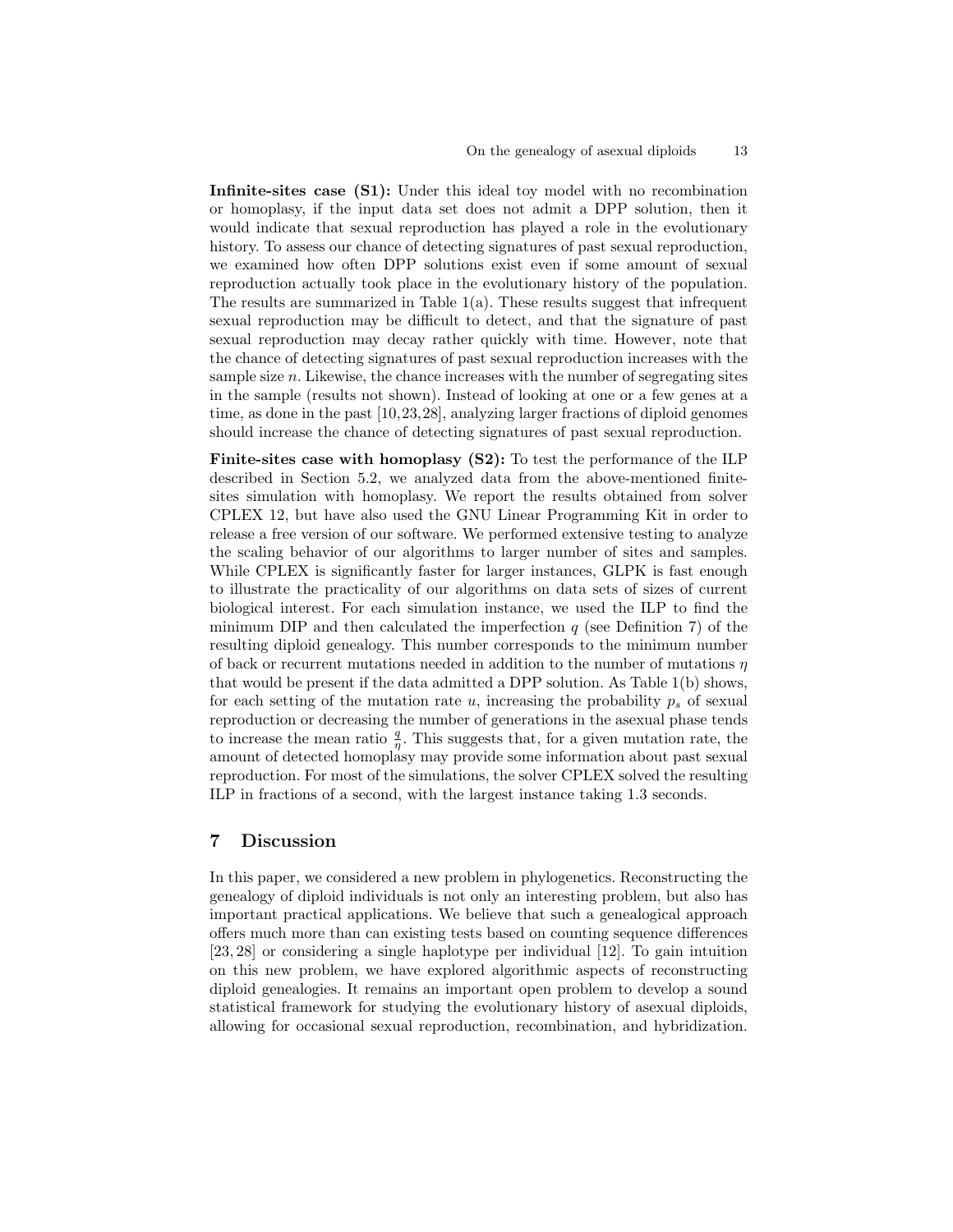Table 1. Simulation results discussed in Section 6. (a) Proportion of data sets admitting DPP solutions in the infinite-sites simulation study S1, with the mutation rate  $= 5 \times 10^{-3}$  per locus. (b) Average ratio  $q/\eta$  of the amount of homoplasy to the total number of mutating sites in the finite-sites simulation study S2, with  $n = 40$  and 25000 sites.

| (a)               |                                                                        |                            |  |  |                         |      |  | (b)              |                                                                                                           |                            |     |             |  |  |
|-------------------|------------------------------------------------------------------------|----------------------------|--|--|-------------------------|------|--|------------------|-----------------------------------------------------------------------------------------------------------|----------------------------|-----|-------------|--|--|
|                   |                                                                        | As<br>exual phase $\tau_A$ |  |  |                         |      |  |                  |                                                                                                           | As<br>exual phase $\tau_A$ |     |             |  |  |
| $\left  n\right $ | $p_s$                                                                  | $\Omega$                   |  |  | 100   500   1000   2000 |      |  | $\boldsymbol{u}$ | $p_s$                                                                                                     | 100                        | 500 | 1000   2000 |  |  |
|                   | $\frac{10 1 \times 10^{-5} 0.98 0.99 0.99 1.00 }{1.00 1.00 1.00 1.00}$ |                            |  |  |                         |      |  |                  | $1 \times 10^{-3}$ $1 \times 10^{-5}$ 0.159 0.134 0.126 0.122                                             |                            |     |             |  |  |
|                   | $25 1 \times 10^{-5} 0.96 0.99 0.99 0.99 1.00$                         |                            |  |  |                         |      |  |                  | $1 \times 10^{-3}$ $1 \times 10^{-4}$ $ 0.212 0.181 0.096 0.091$                                          |                            |     |             |  |  |
|                   | $50 1 \times 10^{-5} 0.95 0.99 0.99 0.99 $                             |                            |  |  |                         | 1.00 |  |                  | $1 \times 10^{-3}$ $1 \times 10^{-3}$ $0.265$ $0.261$ $0.247$ $0.213$                                     |                            |     |             |  |  |
|                   | $75 1 \times 10^{-5} 0.94 0.98 0.99 0.99 $                             |                            |  |  |                         | 1.00 |  |                  | $1 \times 10^{-3}$   $1 \times 10^{-2}$  0.559 0.290 0.242 0.112                                          |                            |     |             |  |  |
|                   | $10 1 \times 10^{-4} 0.79 0.86 0.94 0.96$                              |                            |  |  |                         | 1.00 |  |                  | $(2 \times 10^{-3})$ $(1 \times 10^{-5})$ $(0.162)$ $(0.157)$ $(0.159)$ $(0.129)$                         |                            |     |             |  |  |
|                   | $25 1 \times 10^{-4} 0.67 0.79 0.93 0.96$                              |                            |  |  |                         | 1.00 |  |                  | $12 \times 10^{-3}$ $1 \times 10^{-4}$ $0.179$ $0.169$ $0.132$ $0.124$                                    |                            |     |             |  |  |
|                   | $50 1 \times 10^{-4} 0.60 0.77 0.92 0.95 $                             |                            |  |  |                         | 1.00 |  |                  | $12 \times 10^{-3}$ $1 \times 10^{-3}$ $0.445$ $0.254$ $0.241$ $0.161$                                    |                            |     |             |  |  |
|                   | $75 1 \times 10^{-4} 0.56 0.75 0.92 0.95 1.00$                         |                            |  |  |                         |      |  |                  | $12 \times 10^{-3}$ $1 \times 10^{-2}$ $0.469$ $0.241$ $0.229$ $0.165$                                    |                            |     |             |  |  |
|                   | $\frac{10 1\times10^{-3} 0.20 0.34 0.65 0.83 0.95}{}$                  |                            |  |  |                         |      |  |                  | $\frac{1}{3} \times 10^{-3}$ $\left  \frac{1}{1} \times 10^{-5} \right $ 0.098 0.092 0.099 0.091          |                            |     |             |  |  |
|                   | $25 1 \times 10^{-3} 0.08 0.20 0.57 0.80 0.95$                         |                            |  |  |                         |      |  |                  | $3 \times 10^{-3}$ $1 \times 10^{-4}$ $0.115$ $0.105$ $0.119$ $0.069$                                     |                            |     |             |  |  |
|                   | $50 1 \times 10^{-3} 0.03 0.15 0.52 0.79 0.95$                         |                            |  |  |                         |      |  |                  | $3 \times 10^{-3}$ $\left 1 \times 10^{-3} \right $ 0.344 $\left 0.209\right $ 0.139 $\left 0.109\right $ |                            |     |             |  |  |
|                   | $75 1 \times 10^{-3} 0.01 0.14 0.50 0.78 0.95$                         |                            |  |  |                         |      |  |                  | $3 \times 10^{-3}$ $1 \times 10^{-2}$ $0.496$ $0.231$ $0.158$ $0.134$                                     |                            |     |             |  |  |
|                   | $10 1 \times 10^{-2} 0.01 0.05 0.43 0.71$                              |                            |  |  |                         | 0.95 |  |                  | $4 \times 10^{-3}$ $1 \times 10^{-5}$ 0.074 0.119 0.087 0.083                                             |                            |     |             |  |  |
|                   | $25 1 \times 10^{-2} 0.00 0.01 0.29 0.65 $                             |                            |  |  |                         | 0.94 |  |                  | $4 \times 10^{-3}$ $1 \times 10^{-4}$ $0.147$ $0.136$ $0.109$ $0.098$                                     |                            |     |             |  |  |
|                   | $50 1 \times 10^{-2} 0.00 0.00 0.25 0.63 0.93$                         |                            |  |  |                         |      |  |                  | $4 \times 10^{-3}$ $\left 1 \times 10^{-3}$ $\right 0.301$ $\left 0209\right 0.138$ $\left 0.097\right $  |                            |     |             |  |  |
|                   | $75 1 \times 10^{-2} 0.00 0.00 0.24 0.62 $                             |                            |  |  |                         | 0.93 |  |                  | $4 \times 10^{-3}$ $1 \times 10^{-2}$ $0.440$ $0.206$ $0.183$ $0.136$                                     |                            |     |             |  |  |

 $n =$  number of diploid individuals sampled,  $p_s =$  probability of sexual reproduction,  $u =$  per-locus mutation rate.

Explicitly modeling the genealogy of asexual diploids will help to address a number of important questions in evolutionary biology: Could it be that sexual reproduction has actually occurred in the history of reputed ancient asexuals? If so, how big a role has sexual reproduction played in their long-term evolutionary success? If not, when was sexuality lost and how many independent times? For those species that are mainly asexual but occasionally reproduce sexually, how can we estimate the frequency of sexual reproduction? Can we distinguish the effects of mitotic recombination from that of past sexual reproduction? How does natural selection act on asexual diploids? The work described in this paper is a modest step toward addressing such questions.

As mentioned in the introduction, no significantly high level of sequence divergence was observed in the purportedly ancient asexual organism darwinulid ostrocods. It remains an open question whether this finding for ostrocods can be attributed to gene-conversion. It would be interesting to extend the work described in this paper to develop a method of reconstructing parsimonious diploid genealogies that explicitly incorporate sexual reproduction and gene-conversion. As a first step, it will be interesting to investigate whether there exists an efficient algorithm for reconstructing diploid genealogies with constrained patterns of sexual reproduction and recombination, similar to the recent work on the so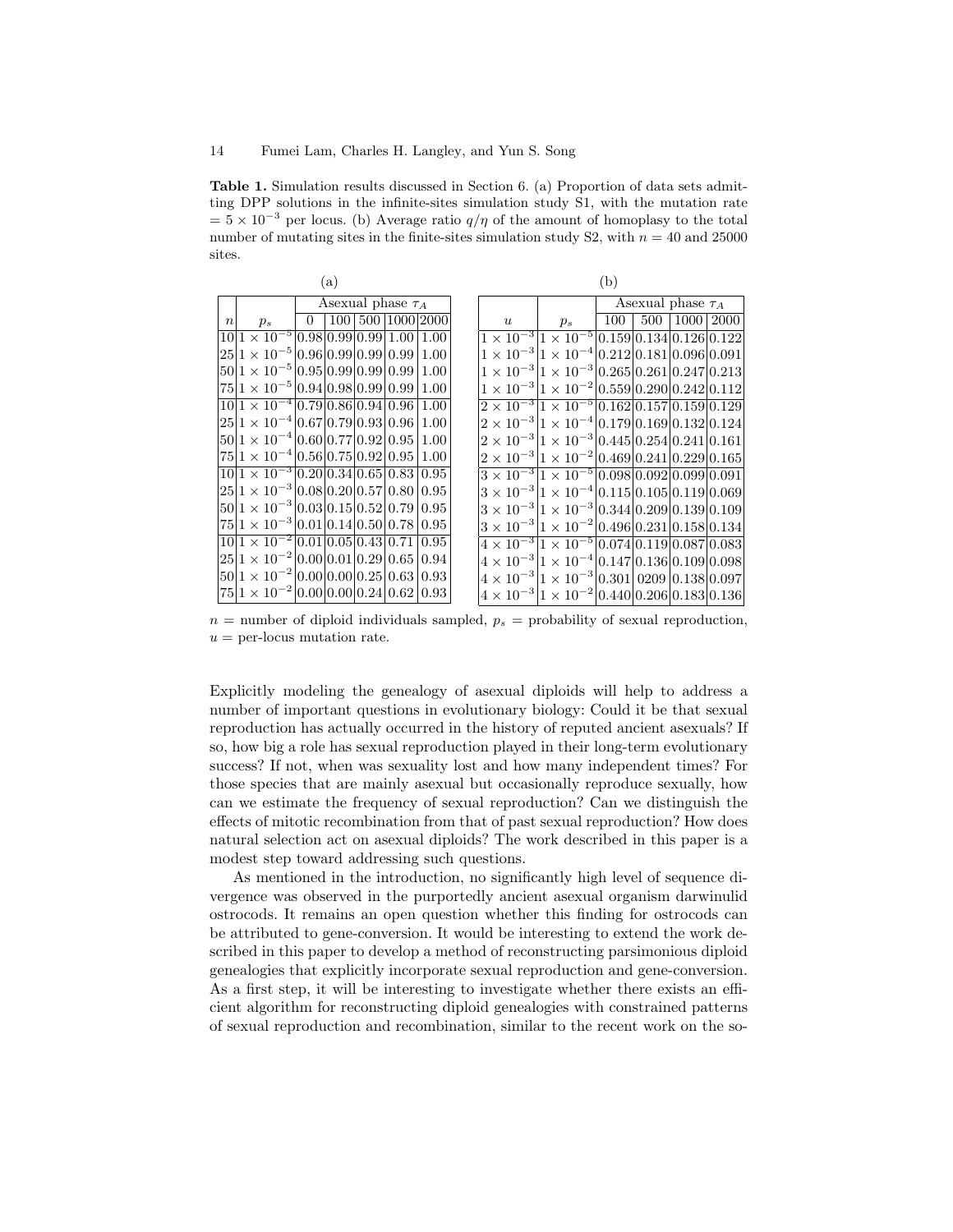called galled-trees [15, 16, 18, 27]. Although we have focused on diploid perfect phylogeny for two-state characters in this paper, generalizing the work to handle multi-state characters and polyploidy seems possible. (For all fixed number of states, polynomial-time algorithms exist for the haploid perfect phylogeny problem. See [1, 20].)

### Acknowledgment

We thank Dan Gusfield for many helpful comments on a preliminary version of this manuscript. This research is supported in part by NIH grants K99- GM080099 (YSS) and R01-HG002942 (CHL); by NSF grants IIS-0513910 (CHL), CCF-0515378 (FL), and IIS-0803564 (FL); and by a Packard Fellowship for Science and Engineering (YSS).

### References

- 1. R. Agarwala and D. Fernández-Baca. A polynomial-time algorithm for the perfect phylogeny problem when the number of character states is fixed. SIAM J. Computing, 23:1216–1224, 1994.
- 2. V. Bafna, D. Gusfield, G. Lancia, and S. Yooseph. Haplotyping as perfect phylogeny: A direct approach. J. Comput. Biol., 10:323–340, 2003.
- 3. H. J. Bandelt, P. Forster, B. C. Sykes, and M. B. Richards. Mitochondrial portraits of human populations using median networks. Genetics, page 743753, 1989.
- 4. N. H. Barton and B. Charlesworth. Why sex and recombination? Science, 281:1986–1990, 1998.
- 5. C. W. Birky, Jr. Bdelloid rotifers revisited. Proc. Nat. Acad. Sci., 101:2651–2652, 2004.
- 6. P. Buneman. The recovery of trees from measures of dissimilarity. In F. H. et al., editor, Mathematics in the Archeological and Historical Sciences, pages 387–395. Edinburgh University Press, 1971.
- 7. Z. Ding, V. Filkov, and D. Gusfield. A linear-time algorithm for the perfect phylogeny haplotyping. In Proc. 9th Annual Intl. Conf. on Research in Computational Molecular Biology (RECOMB), volume 3500 of LNBI, pages 585–600, 2005.
- 8. E. Eskin, E. Halperin, and R. Karp. Efficient reconstruction of haplotype structure via perfect phylogeny. J. Bioinf. Comput. Biol., 1:1–20, 2003.
- 9. D. Fernandez-Baca and J. Lagergren. A polynomial-time algorithm for near-perfect phylogeny. SIAM Journal on Computing, 32:1115–1127, 2003.
- 10. D. Fontaneto, E. A. Herniou, C. Boschetti, M. Caprioli, G. Melone, C. Ricci, and T. G. Barraclough. Independently evolving species in asexual bdelloid rotifers. PLoS Biology, 5(4):e87, 2007.
- 11. L. Foulds and R. Graham. The Steiner problem in phylogeny is NP-complete. Advances in Applied Mathematics, 3(43-49):299, 1982.
- 12. D. Frumkin, A. Wasserstrom, S. Kaplan, U. Feige, and E. Shapiro. Genomic variability within an organism exposes its cell lineage tree. PLoS Comput. Biol., 1(5):e50, 2005.
- 13. D. Gusfield. Efficient algorithms for inferring evolutionary trees. Networks, 21:19– 28, 1991.